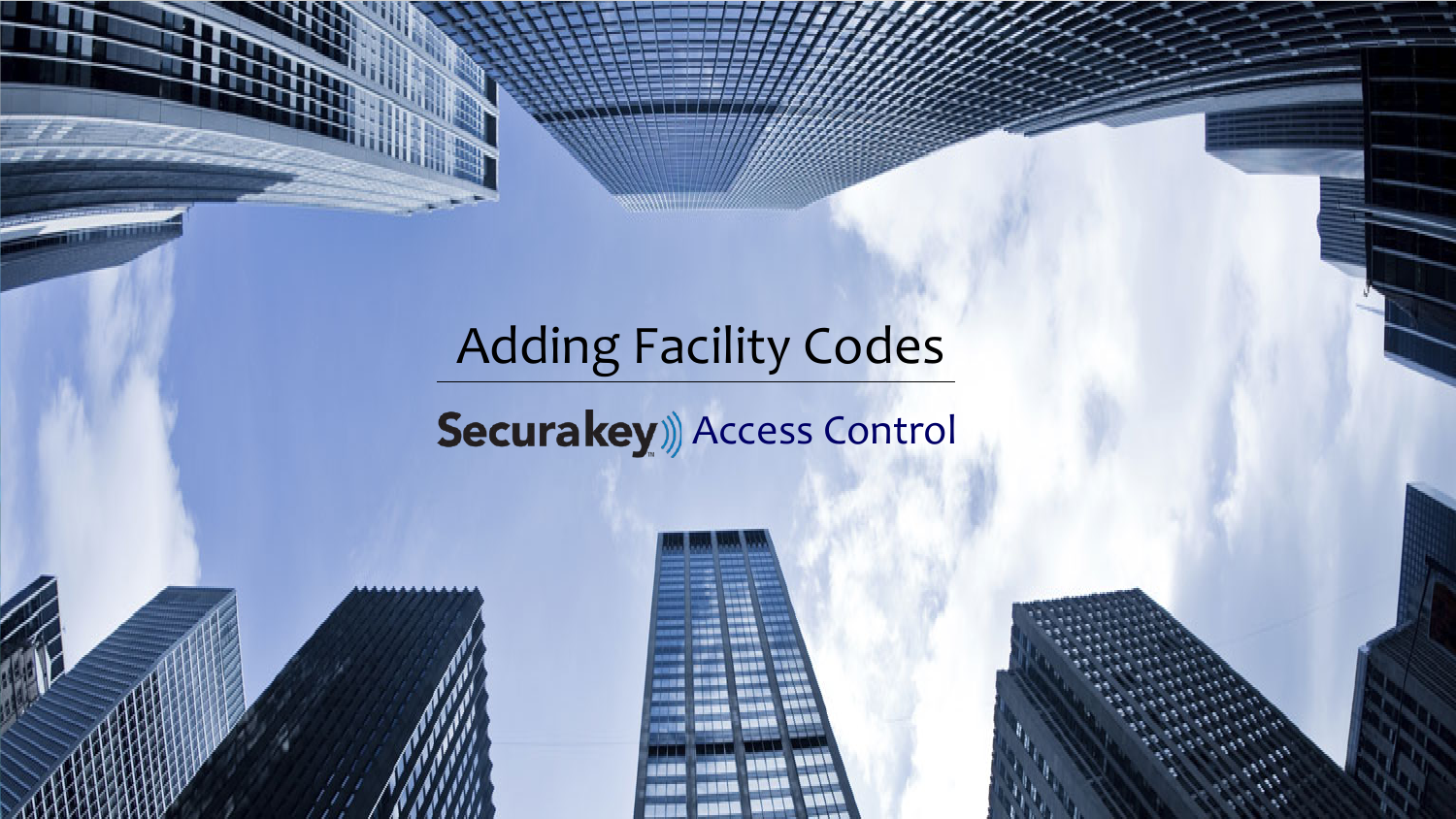## Adding a Facility Code/ *from SK-NET*

The SK-ACP, SK-ACPE and SK-MRCP can learn up to 16 Facility Codes

- When possible, use only one facility code
- When not possible, easily add one from SK-NET

*4. Edit*

 $\mathbf{z}$ 

Service

 $\sqrt{}$ 

FAC:

Edit

Send

Refresh

Close

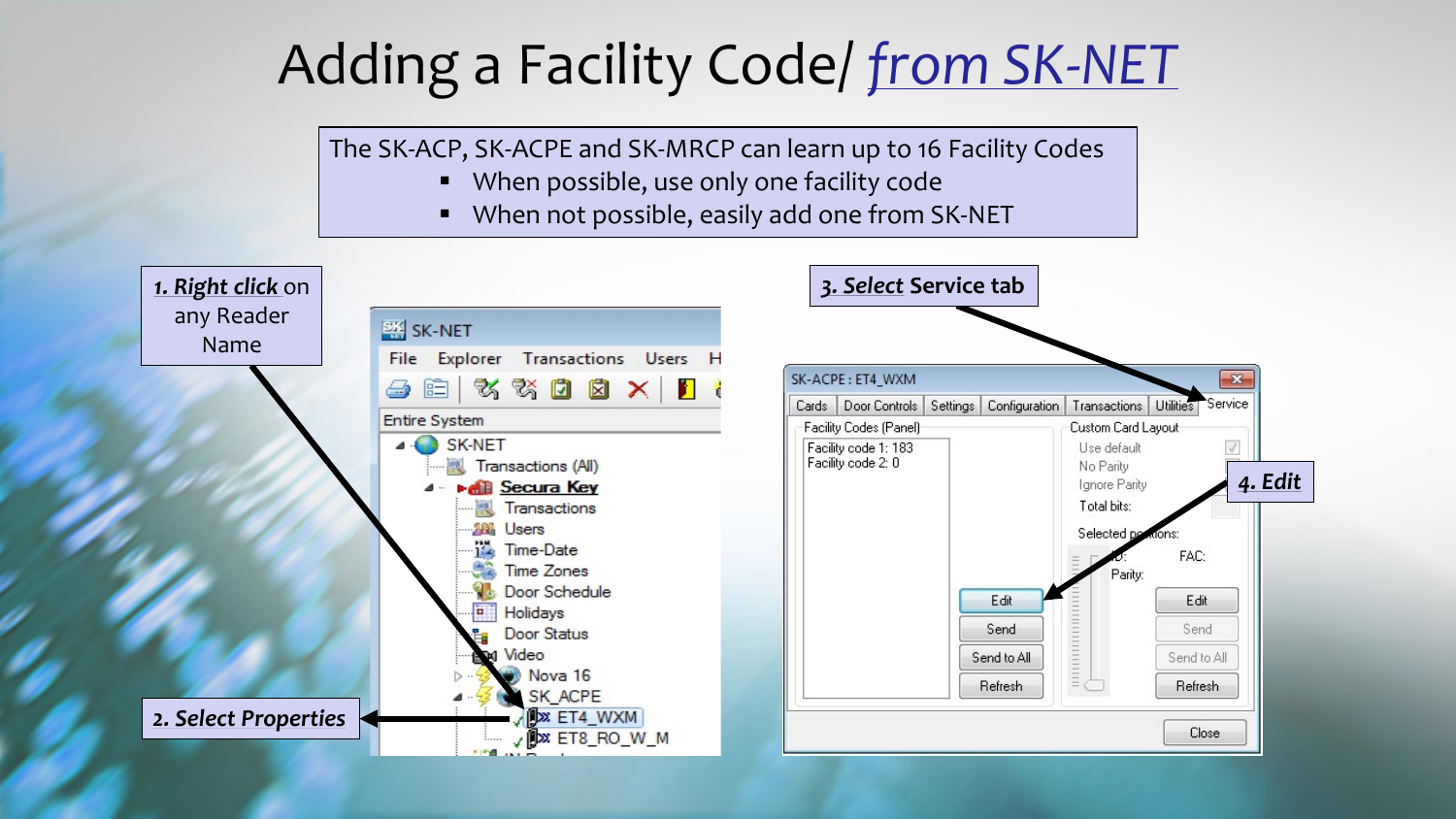## Adding a Facility Code / *from SK-NET*

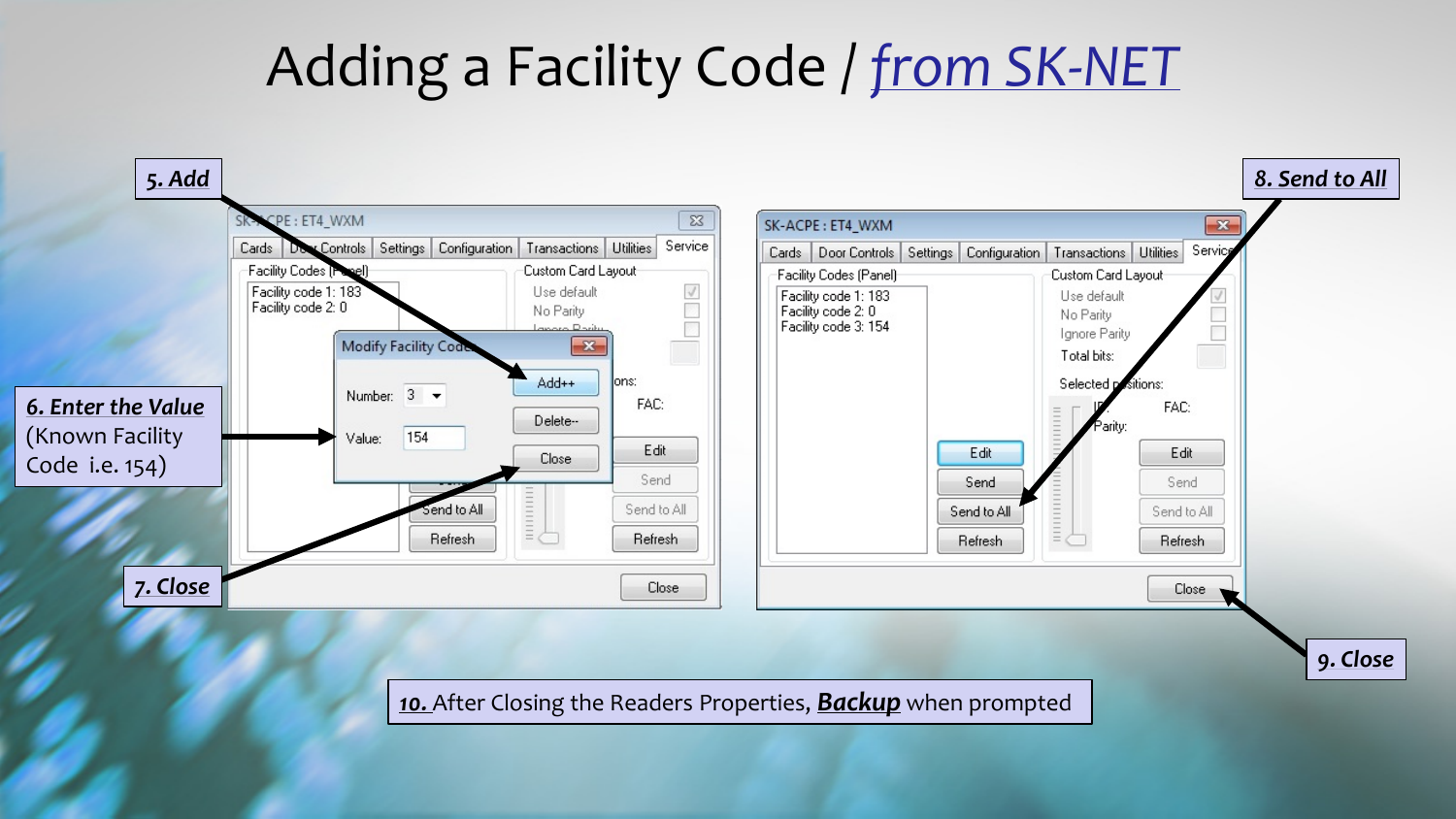#### *To Manually* Add a Facility Code

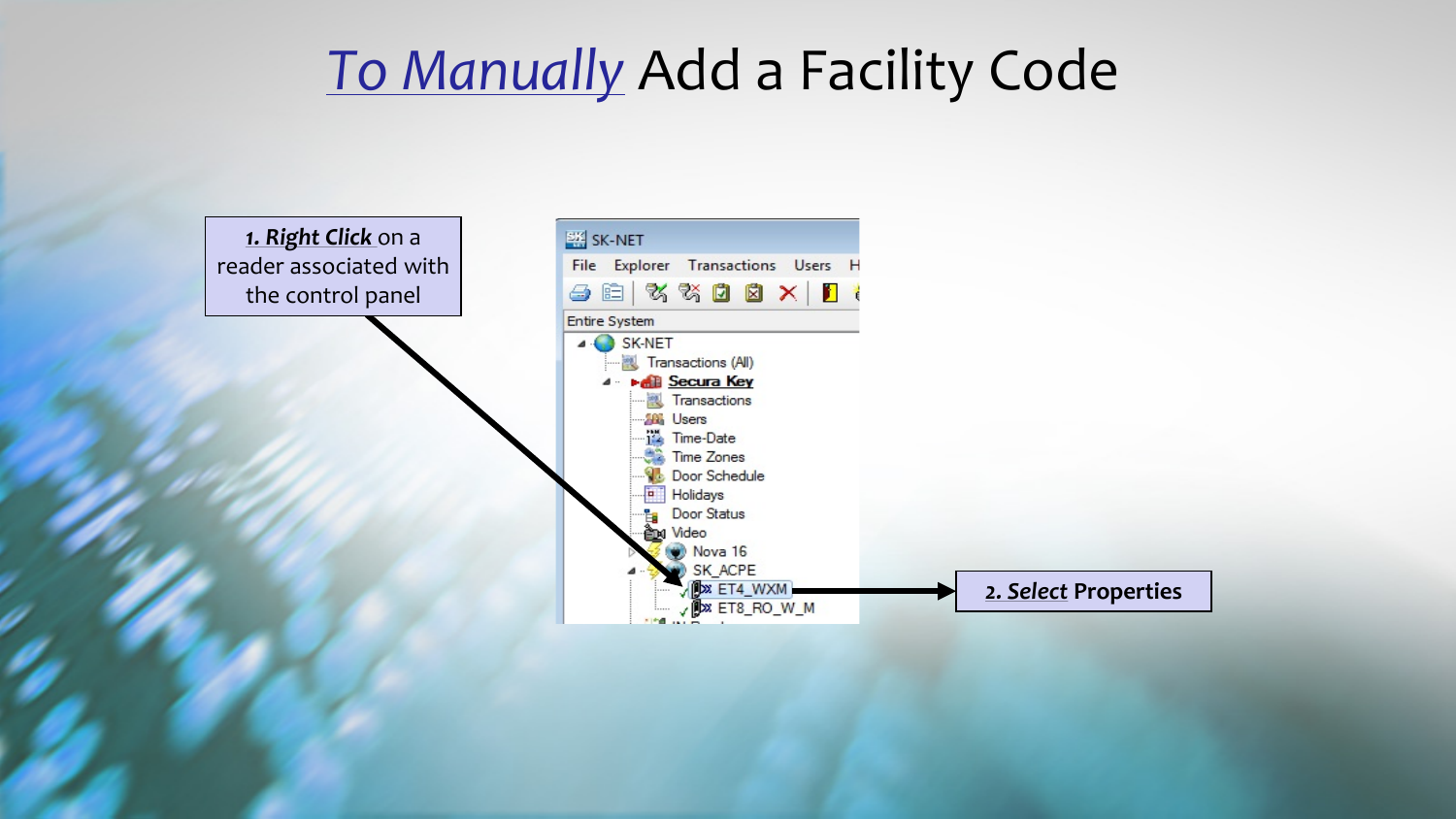## *To Manually* Add a Facility Code



If there are multiple control boards in the system, use SK-NET to send the new Facility Codes to all the readers that are connected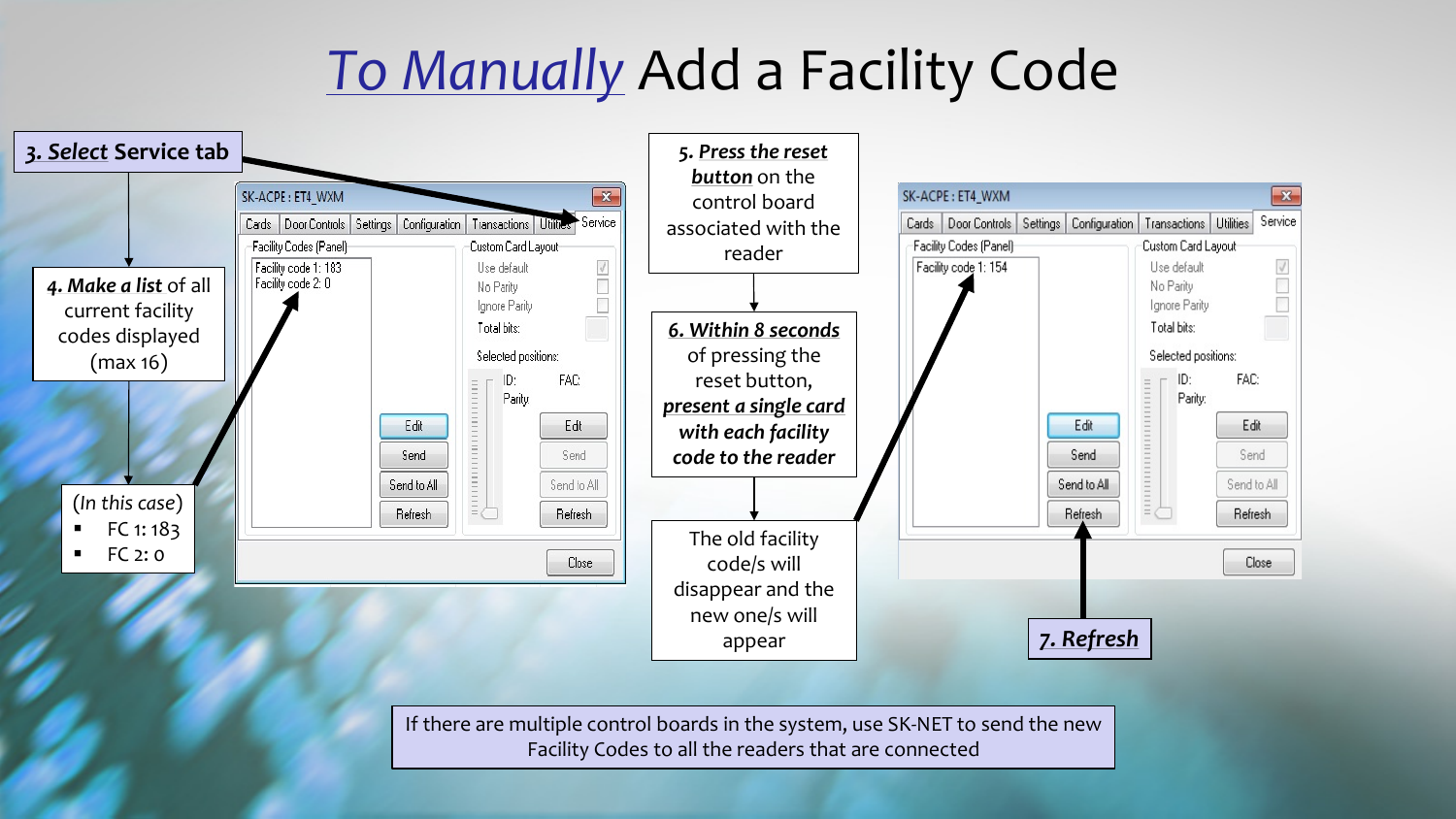#### *To Manually* Add a Facility Code





*12.* After closing the Readers Properties, *Backup* when prompted